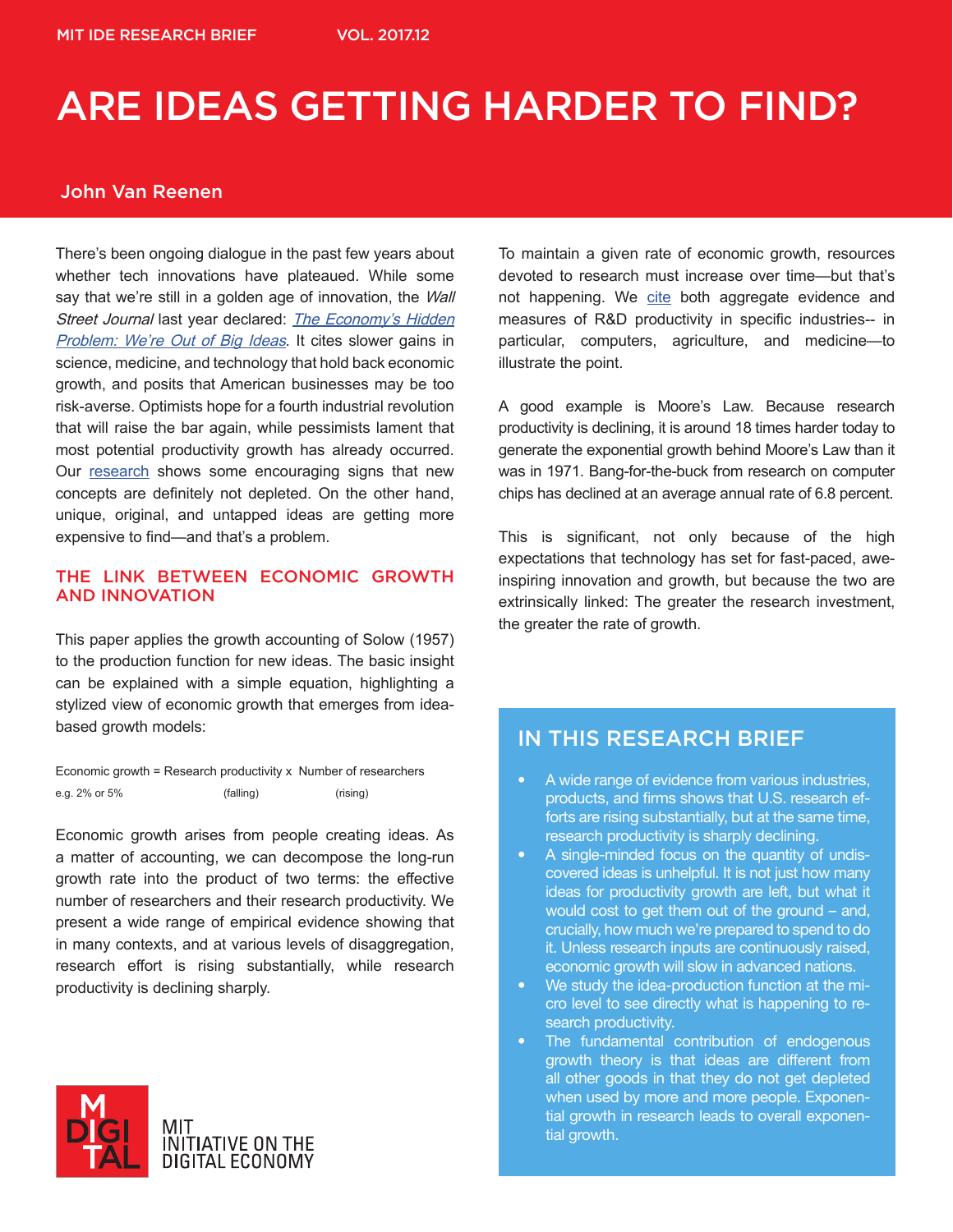### John Van Reenen

We consider detailed microeconomic evidence on ideaproduction functions, focusing on places where we can get the best measures of both the output of ideas and the inputs used to produce them. In addition to Moore's Law, our case studies include agricultural productivity (corn, soybeans, cotton, and wheat) and medical innovations. Research productivity for seed yields declines at about 5% per year. We find a similar rate of decline when studying the mortality improvements associated with cancer and heart disease.

### THE HIGH COST OF IDEAS

Across a broad range of case studies at various levels, we find some truth to the notion that ideas — and in particular, the exponential growth they imply — are getting harder and more expensive to find. This suggests that unless research inputs are continuously raised, economic growth will slow in advanced nations.

At the same time, a single-minded focus on the quantity of undiscovered ideas is unhelpful. It is not just how many ideas for productivity growth are left, but what it would cost to get them out of the ground – and, crucially, how much we're prepared to spend to do it.

For a long time, geologists have been forecasting 'peak oil,' only to be surprised by new deep-sea discoveries and shale oil. We, likewise, see a continuing stream of innovations, but just as newer oil sources are increasingly costly to extract, coming up with new ideas is getting more expensive.

Our study shows that research costs have increased sharply over time (Bloom, Jones, Van Reenen and Webb 2017) while 'research productivity' has declined. In an accounting sense, low productivity growth in the economy is a direct consequence of research effort failing to increase fast enough to offset declining research productivity. If we want to restore economic growth, we need to pay for it. [See Figure 1].

**Research Productivity and R&D Activity** 



Figure 1; Source: Bloom et al (2017).

Our research also indicates why we think looking at the macro data is insufficient and why it's crucial to study the idea-production function at the micro level. The overwhelming majority of papers on economic growth published in the past decade are based on models in which research productivity is constant. An important justification for assuming constant research productivity is an observation first made in the late 1990s by a series of papers written in response to the aggregate evidence<sup>1</sup>. These papers highlighted that composition effects could render the aggregate evidence misleading: perhaps research productivity at the micro level is actually stable. More in-depth study, however, shows that the aggregate evidence may tell us nothing about research productivity at the micro level. Hence, the contribution of this paper: we study the idea-production function at the micro level to see directly what is happening to research productivity.

Not only is this approach interesting in its own right, but it is also informative about the kind of models that we use to study economic growth. Despite large declines in research productivity at the micro level, relatively stable exponential growth is common in the cases we study and in the aggregate U.S. economy. How is this possible? Declines in research productivity must be offset by increased research



<sup>1</sup> The initial papers included Dinopoulos and Thompson (1998), Peretto (1998), Young (1998), and Howitt (1999)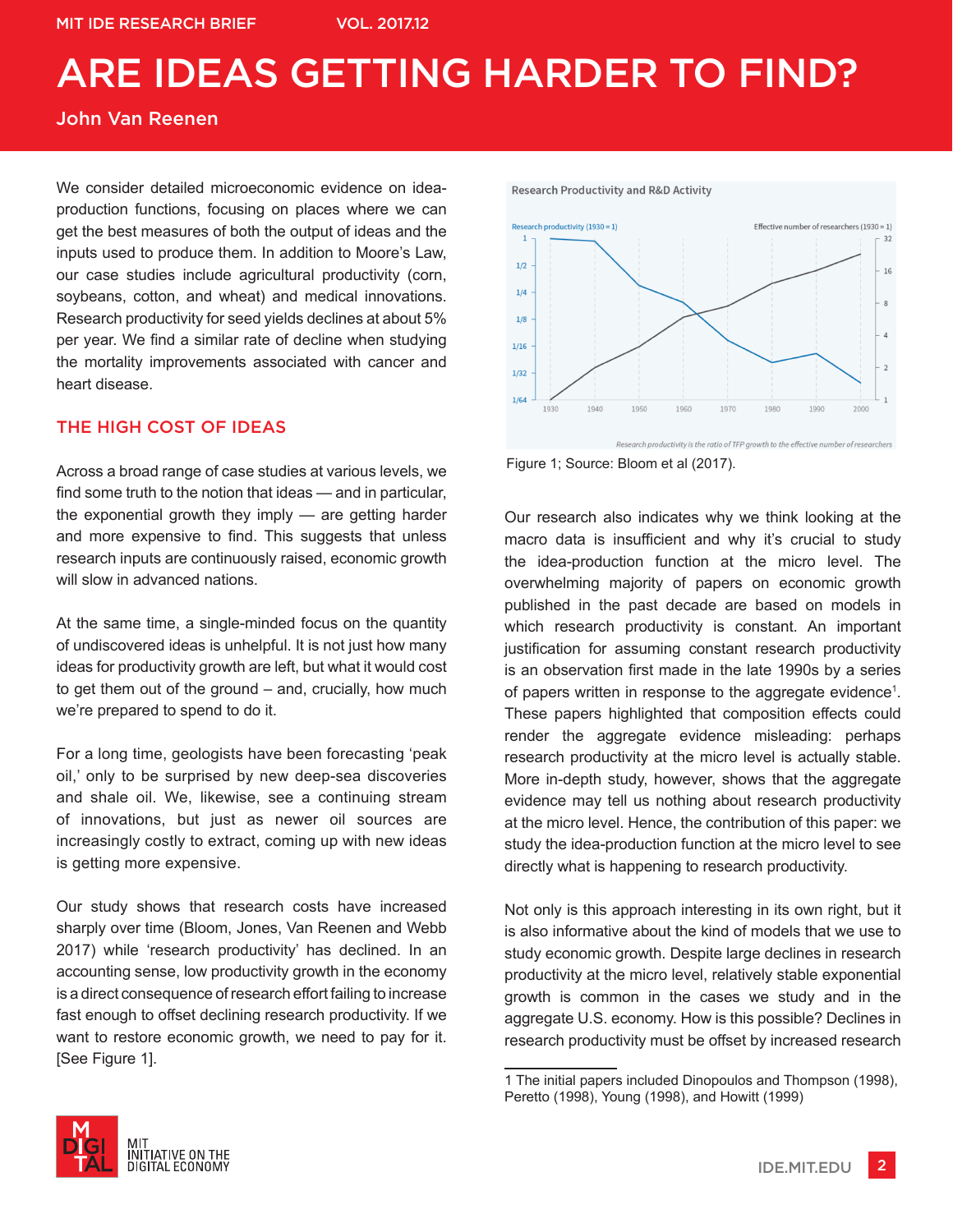## John Van Reenen

effort. Moreover, we suggest that the rapid declines in research productivity that we see in semiconductors, for example, might be precisely due to the fact that research effort is rising so sharply. Because it gets harder to find new ideas as research progresses, a sustained and massive expansion of research like we see in semiconductors (for example, because of the "general-purpose technology" nature of information technology) may lead to a substantial downward trend in research productivity.

A key assumption of many endogenous growth models is that a constant number of researchers can generate constant exponential growth. We show that this assumption corresponds to the hypothesis that the total factor productivity of the idea-production function is constant, and we proceed to measure research productivity in many different contexts.

### **CONCLUSIONS**

Our robust finding is that research productivity is falling sharply everywhere we look. Taking the U.S. aggregate number as representative, research productivity falls in half every 13 years — clearly, ideas are getting harder and harder to find. Put differently, just to sustain constant growth in GDP per person, the U.S. must double the amount of research effort searching for new ideas every 13 years to offset the increased difficulty of finding new ideas.

Our paper, therefore, clarifies that the fundamental contribution of endogenous growth theory is not that research productivity is constant or that subsidies to research can necessarily raise growth. Rather, it is that ideas are different from all other goods in that they do not get depleted when used by more and more people. Exponential

growth in research leads to exponential growth in  $\mathsf{A}_\mathsf{t}^{\mathsf{2}}.$  And because of non-rivalry, this leads to exponential growth in per-capita income.

In part, declining research production may be explained by firms shifting to 'defensive' R&D to protect their market positions. Further, overall research productivity may have suffered because of a decline in basic research spending stemming from cuts in publicly funded research as a share of GDP.

Nevertheless, whether we look at crop yields for corn and soybeans, or medical innovations that reduce mortality from heart disease and breast cancer, we find similar trends: There have been technological improvements, but they require the devotion of ever-growing amounts of research resources to maintain steady rates of improvement. We find a similar pattern using data at the firm level, as well, based on firm-level data from Compustat to provide another perspective.

While the data quality from this sample is not as good as for our case studies-- the latter may not be as representative-- we find substantial heterogeneity across firms, but research productivity is declining in more than 85% of our sample. Averaging across firms, research productivity declines at a rate of around 10% per year.

To our mind, this is all convincing evidence that ideas are becoming more expensive to find. Unless we keep raising research inputs—at the university, government, and individual business level-- economic growth will continue to slow in advanced nations such as the United States.



<sup>2</sup>  $\mathsf{A}_{\mathsf{t}}$  is total factor productivity growth in the economy.